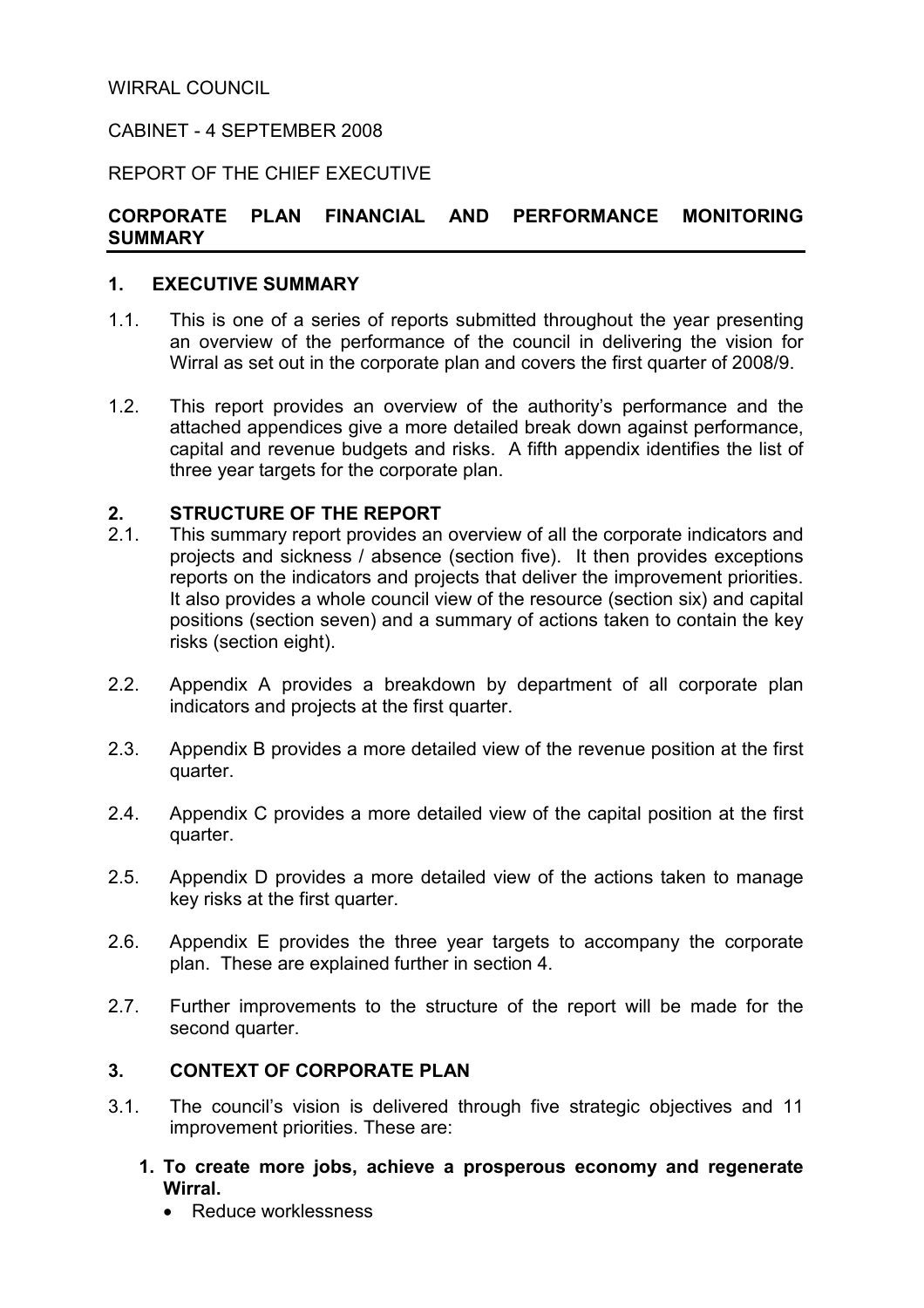- Increase enterprise
- 2. To create a clean, pleasant, safe and sustainable environment.
	- Increase levels of recycling
	- Reduce the council's carbon footprint
	- Reduce number of people killed or seriously injured in road accidents
- 3. To improve health and well being for all, ensuring people who require support are full participants in mainstream society.
	- Promote greater independence and choice
- 4. To raise the aspirations of young people
	- Raise overall educational attainment, particularly lower achieving young people.
	- Safely reduce the number of looked after children.

## 5. To create an excellent council.

- Improve the use of the council's land and assets.
- Create a sustainable and stable budget, providing value for money
- Improve the council's budgeting process to fully reflect its priorities.
- 3.2. This report provides a progress update against these areas for members. The purpose of the report is to highlight any areas of concern and make clear any corrective action that departments are taking.

## 4. THREE YEAR CORPORATE PLAN TARGETS

4.1. This report also presents the three year targets for the corporate plan for approval in appendix E. Due to the introduction of the national indicator set, which replaced the previous best value performance indicator regime, the new corporate plan, and new local area agreement, it has not been possible to complete the target setting process until now. This means that the targets against which the monitoring below takes place has not yet been agreed and thus they are included in this report. This situation is unique to this year, and next year's targets will be approved well in advance of this point.

## 5. CORPORATE PLAN PERFORMANCE

5.1. The corporate plan contains a series of performance indicators and key projects to deliver the objectives in the plan. Their progress is reported via any performance exceptions. These exceptions are summarised below and are given in more detail in the performance appendix (A) attached.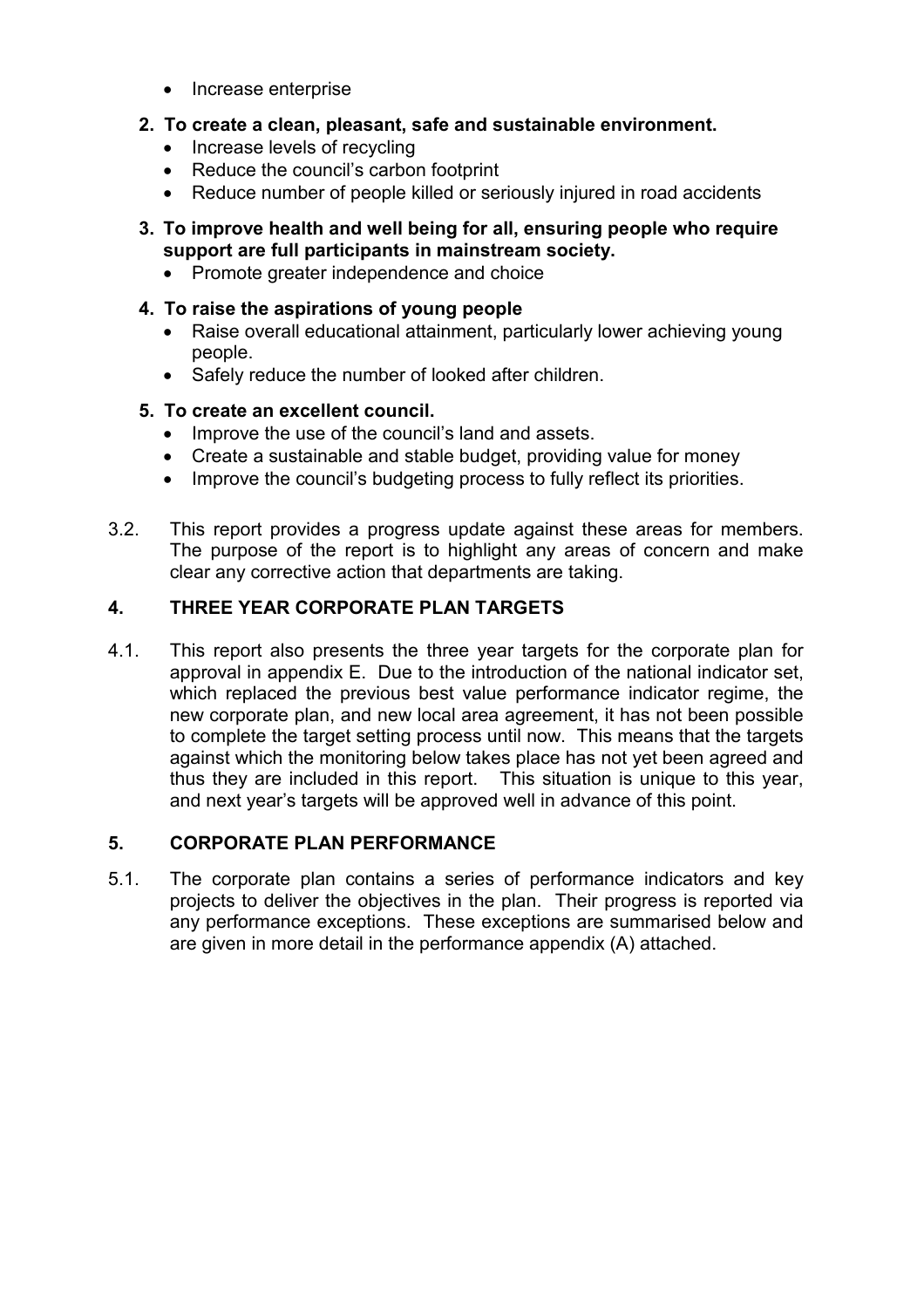

5.2. The graphs above reflect the position of all corporate plan indicators and projects. The progress against the improvement priorities for 2008/9 is detailed below.

## 5.3. Progress against the improvement priorities

5.4. There are 39 key projects identified as contributing towards the delivery of the 2008/09 priorities for improvement and at the end of June 35 were on target and four require corrective action:

| <b>Key projects identified for</b><br>improvement 2008/09 | <b>Status</b> | <b>Corrective action</b>      | <b>Portfolio</b> |
|-----------------------------------------------------------|---------------|-------------------------------|------------------|
| Access and assessment                                     | Amber         | Potential slippage into       | Social Care &    |
| arrangements                                              |               | 2009/10 as a result of delays | Inclusion        |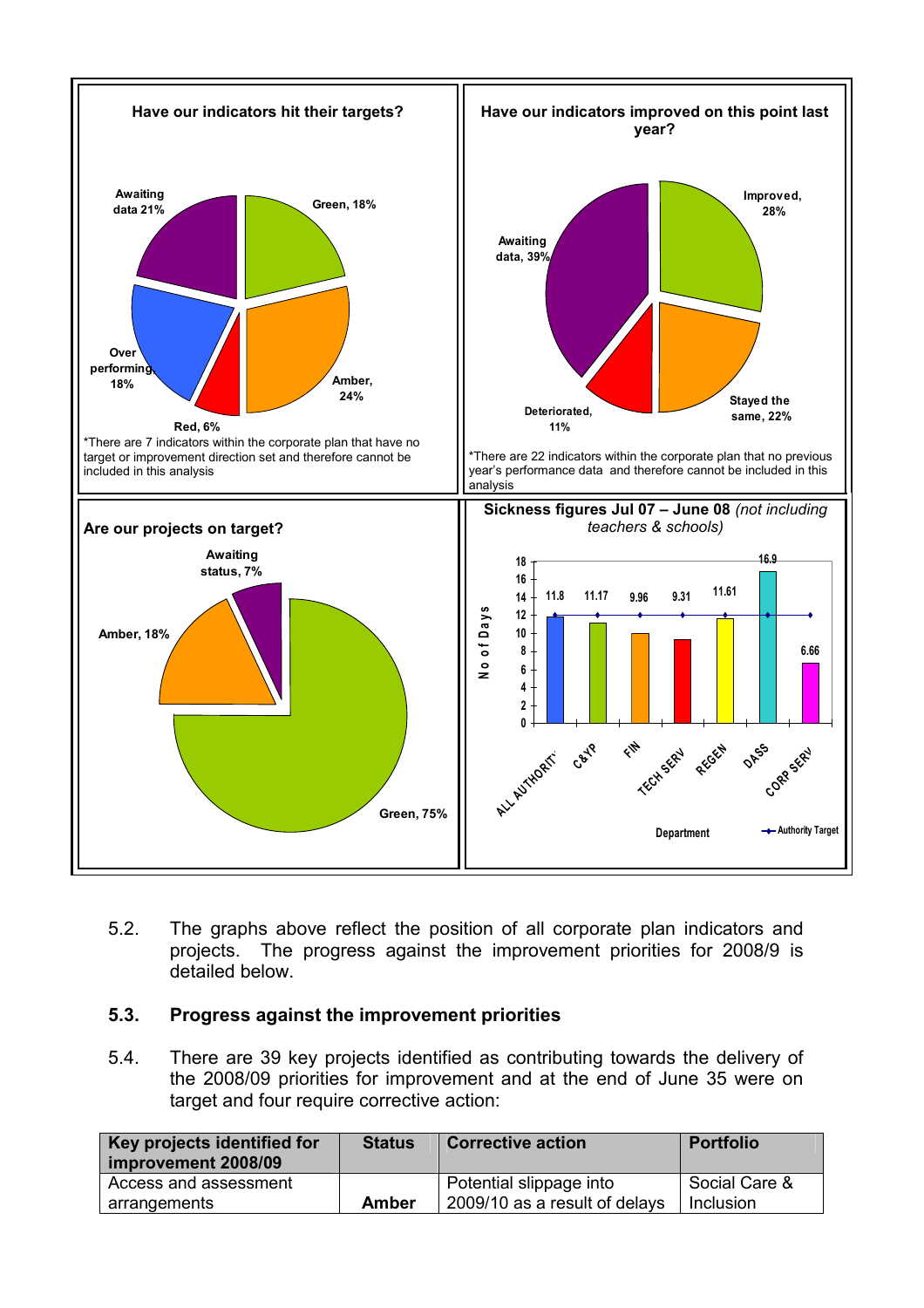|                                                                                                                                                                                    |              | implanting revised DASS<br>structure                                                                                                                                                                                                                                                                                                           |                                                  |
|------------------------------------------------------------------------------------------------------------------------------------------------------------------------------------|--------------|------------------------------------------------------------------------------------------------------------------------------------------------------------------------------------------------------------------------------------------------------------------------------------------------------------------------------------------------|--------------------------------------------------|
| Ensure there are no schools<br>if Ofsted categories                                                                                                                                | <b>Amber</b> | Intervention and support<br>provided to the one school in<br>a category                                                                                                                                                                                                                                                                        | Children's<br>Services &<br>Lifelong<br>Learning |
| Implement our procurement<br>strategy to ensure that<br>services and goods are<br>acquired economically and<br>efficiently, and if<br>advantageous, in partnership<br>with others. | <b>Amber</b> | We expect the slight<br>underperformance in respect<br>of the corporate savings<br>targets in Quarter 1 to be<br>rectified when a number of<br>high value contracts are let.<br>A detailed progress report on<br>Procurement Efficiencies and<br>a revised Corporate<br>Procurement Strategy will be<br>considered by Cabinet in<br>September. | Finance and<br><b>Best Value</b>                 |
| Exceed government<br>standards for Housing and<br>Council Tax benefits and<br>Council Tax collection.                                                                              | <b>Amber</b> | New staff are in post and<br>being trained as part of the<br>normal management cycle.<br>We do not expect a<br>significant variation from<br>target at the year end.                                                                                                                                                                           | Finance and<br><b>Best Value</b>                 |

- 5.4.1. Continued improvements in recycling rates from the investment into this area of activity have been supported by the use of the Waste infrastructure capital grant. Financial pressures remain within the care services within Adult Social Services and Children & Young People as a consequence of increasing demand which is proving challenging to manage.
- 5.4.2. The next period sees reports presented to Cabinet highlighting progress, and updating, of the key resource strategies which underpin the delivery of the Corporate Plan as well as a review of the priorities for improvement for 2009/10.
- 5.5. The tables below show the quarter one performance position for the improvement priorities. The performance exceptions are listed in the attached appendix A.

| $%$ Pls  | No. of<br><b>PIS</b> |                                                               |
|----------|----------------------|---------------------------------------------------------------|
| 5.88%    |                      | Improved by more than 2.5% on previous year's performance     |
| $0.00\%$ | 0                    | Deteriorated by more than 2.5% on previous year's performance |
| 5.88%    |                      | Stayed within +/-2.5% of previous year's performance          |
| 17.65%   | 3                    | Awaiting data                                                 |
| 70.59%   | 12 <sup>2</sup>      | Not applicable*                                               |
| 100.00%  | 17                   |                                                               |

#### Have our indicators improved on this point last year?

#### Have our indicators hit their targets?

| $%$ PIs  | No. of |                                      |
|----------|--------|--------------------------------------|
| 17.65% . |        | 3 Green (within +/-5% of the target) |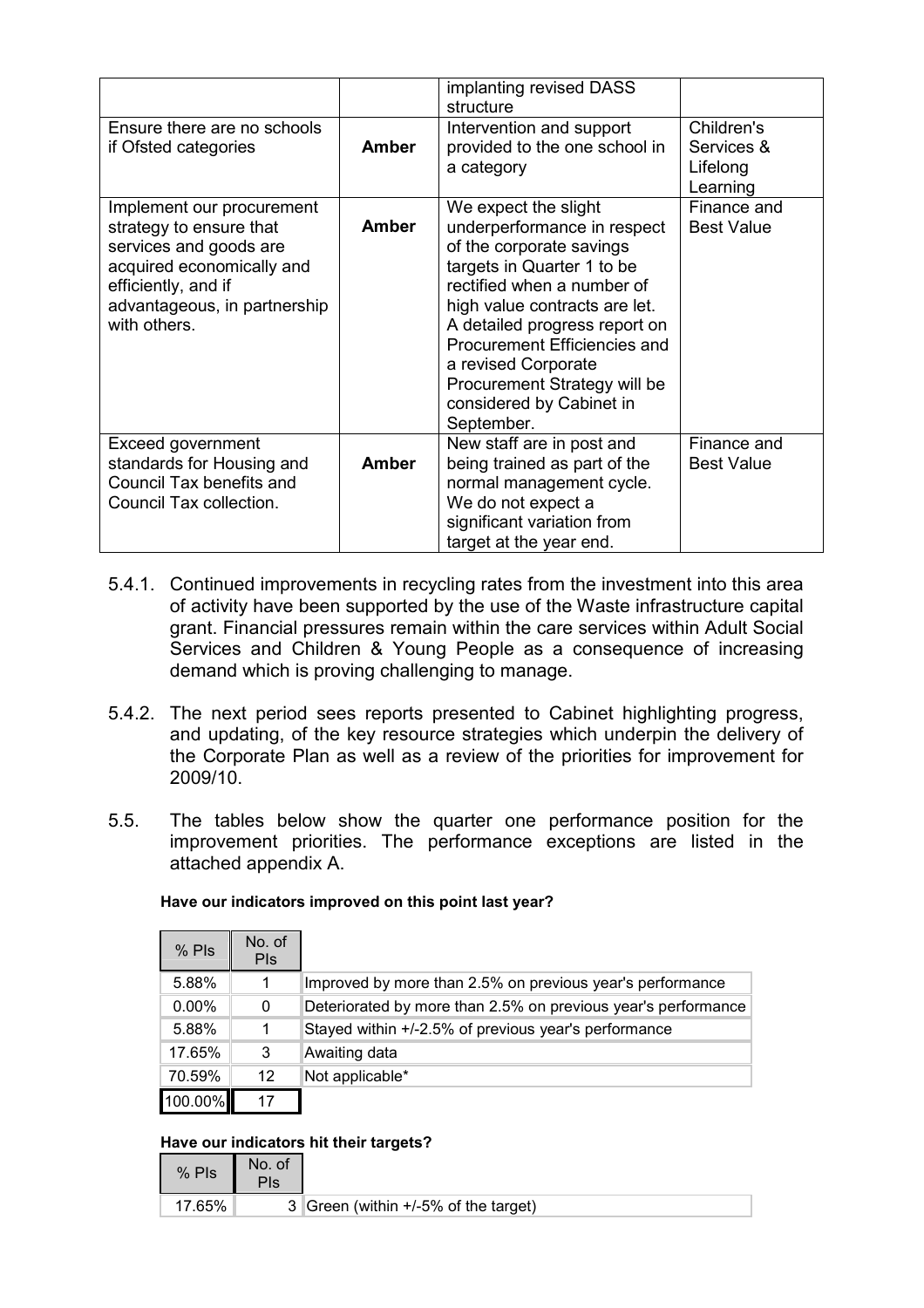| 23.53%  | 4    | Amber (missed or exceeded target by more than 5% but less<br>than 10%) |
|---------|------|------------------------------------------------------------------------|
| 5.88%   |      | Red (missed target by more than 10%)                                   |
| 17.65%  |      | 3 Over-performing (more than 10% of the target)                        |
| 17.65%  |      | 3 Awaiting data                                                        |
| 11.76%  |      | 2 Target not set                                                       |
| 5.88%   |      | Not Applicable                                                         |
| 100.00% | 17 I | (Note: percentages rounded to 2 decimal places)                        |

- 5.6. In 2007 the department for Communities and Local Government implemented a new national set of 198 performance indicators that replaced the previous best value performance indicator regime. The Audit Commission has indicated that these will be an important source of evidence within the Comprehensive Area Assessment process. Particular attention in this process will also be paid to those indicators adopted as Local Area Agreement Targets. It is important therefore that the council monitors performance against these targets. All national indicators are covered in departmental plans and a selection are also corporate plan indicators.
- 5.7. Customer feedback is now recorded on the Customer Relationship Management (CRM) system and includes both complaints (excluding statutory complaints under adult Social Services and Children & Young People) and compliments. Of the Stage 1 complaints these primarily related to Technical Services and the implementation of changes in the refuse collection service. A total of 10 enquiries were received from the Ombudsman spread over all departments. All but one was responded to within the prescribed timescale with this being returned one day late. Of the compliments recorded there were 117 with the majority being for Adult Social Services.

# 6. FINANCIAL MONITORING

6.1. The net Council spend for 2008/09 is £299 million. The monitoring compares spend against the approved budget which includes growth and policy options as well as the agreed savings targets. When setting the 2008/09 budget the projected balances at 31 March 2009 were £5 million.

| 6.2. |  |  | At 30 June the position, for which more detail is included in Appendix B, is:- |
|------|--|--|--------------------------------------------------------------------------------|
|------|--|--|--------------------------------------------------------------------------------|

| <b>Details</b>                                     | <b>£million</b> | <b>£million</b> |
|----------------------------------------------------|-----------------|-----------------|
| Projected General Fund balances at 31 March 2009   |                 | 5.0             |
| when setting the budget for 2008/09                |                 |                 |
| <b>Cabinet decisions</b>                           |                 |                 |
| 26 June - Financial out-turn for 2007/08 showed an |                 | $+2.5$          |
| underspending and contribution to balances         |                 |                 |
| Projected variances / potential overspends         |                 |                 |
| Overspend                                          |                 |                 |
| <b>Adult Social Services</b>                       | $+3.6$          |                 |
| Children & Young People                            | $+3.0$          |                 |
| Underspend                                         |                 |                 |
| <b>Treasury Management</b>                         | $-0.8$          | -5.8            |
| General Fund balances at 31 March 2009 based upon  |                 |                 |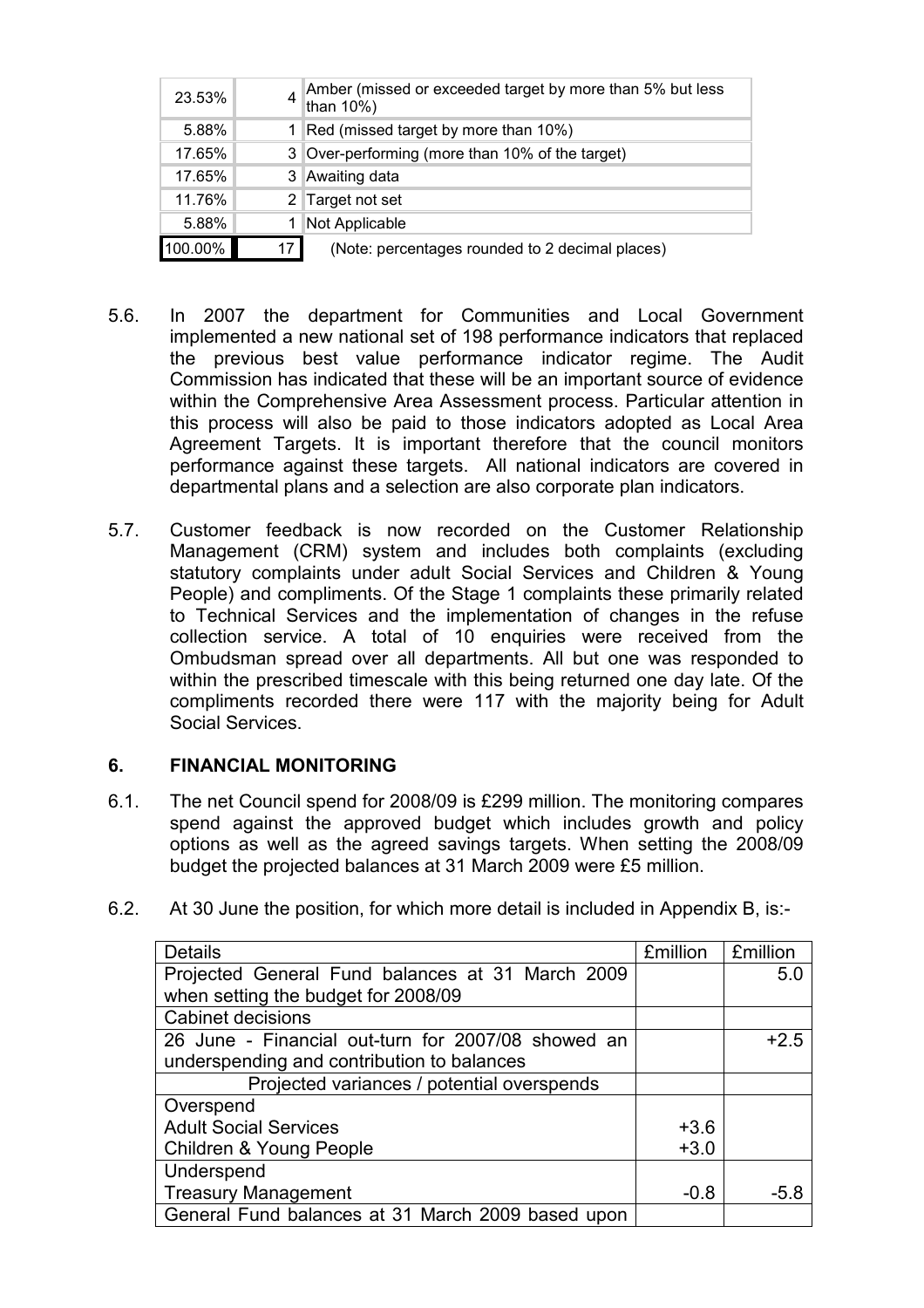| I the latest projections |  |  |
|--------------------------|--|--|
|--------------------------|--|--|

- 6.3. The completion of the year-end accounts resulted in an increase in the projected balances at 31 March 2008 by £2.5 million. The main spending pressures within Adult Social Services more than offset by the increase in Housing Benefit grant and the benefits from Treasury Management activities.
- 6.4. Within Adult Social Services the pressures of increasing demand for care services that resulted in an overspend in 2007/08 remain. In terms of savings there are issues around the implementation of the locality structure (£0.7 million) and the review of out-of-home activities, including day services, (£0.7 million) both of which are at risk of slipping. The Director is investigating alternative and one-off savings and the present projections indicate a £3.6 million overspend primarily within Community Care.
- 6.5. Under Children and Young People the area of Special Education Needs (SEN) has seen more placements, and at a higher cost, than planned and includes transport with a variation of £0.7 million identified. There are also budget pressures from the care of young people that resulted in the overspend in 2007/08 added to by the changes to the court proceedings. The Director is considering other options in order to offset any increased costs. With the challenges from the employee related savings targets and the impact upon existing vacancy control targets together with the service reengineering savings brought forward from 2007/08 these form the significant part of the projected overspend of £3 million. Actions, as last year, will be from a combination of spending reduction measures and maximisation of grant opportunities.
- 6.6. Treasury Management includes the management of cash flow and the need to borrow to fund investment has been re-engineered reducing the requirement for temporary borrowing. The savings achieved in 2007/08 continue and will deliver £0.5 million in 2008/09. Opportunities from the increased rates offered by the banking sector have been taken as a consequence of the improved cash management and at this stage of the year the additional income realised is in the order of £0.3 million and expected to increase in the coming months.

## 7. CAPITAL MONITORING

- 7.1. The capital programme for 2008/11 was approved by Council on 17 December 2007 and confirmed as part of the budget by Council on 3 March 2008. The monitoring, which is detailed in Appendix C, compares the original programme with the latest forecast which includes slippage from 2007/08 that was agreed by Cabinet on June 26.
- 7.2. The Director of Adult Social Services has commenced the consultation on a review of intermediate care that will also impact upon the decisions regarding adult accommodation provision. All schemes are therefore subject to review pending the outcome of the consultation.
- 7.3. The Building Schools for the Future (BSF) One Pathfinder project continues to progress in accordance with the timescales agreed with the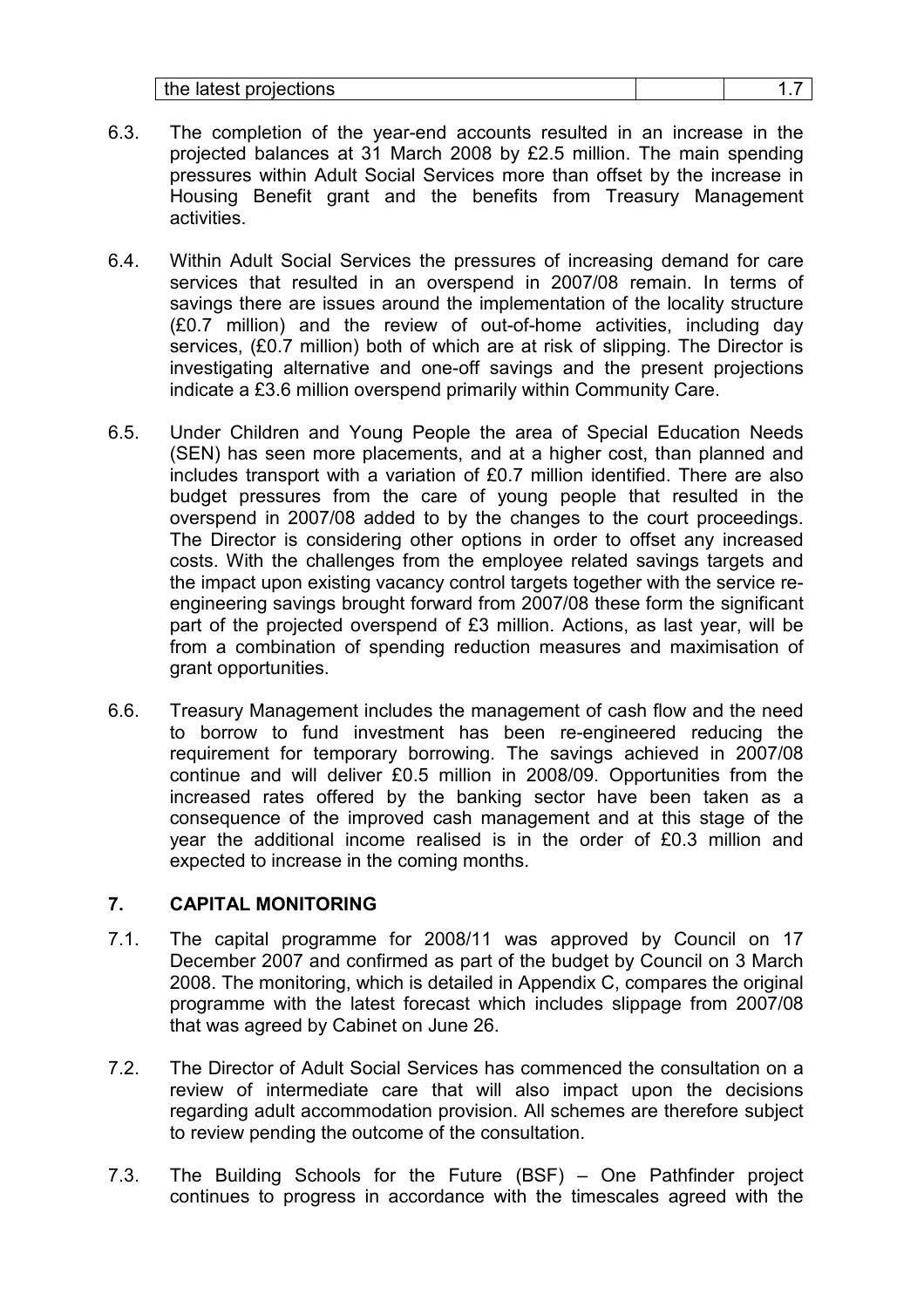Department for Children, Schools and Families. With the Department having re-profiled the funding a start on site is expected early in 2009.

- 7.4. Under the national scheme to develop Children's Centres Phase 1 and Phase 2 has now seen 17 of the 19 centres opened. The remaining two were re-programmed into 2008/09 and are at the tender stage.
- 7.5. The funding from the Department for Children, Schools and Families for the Primary Capital Strategy is anticipated to be clarified in September. The local authority strategy document having been submitted for consideration.
- 7.6. The Oval Sports Centre is undergoing a substantial programme of works both to the main building and to the creation of 5-a-side pitches. This has been the subject of well reported delays for a variety of reasons with the main facility expected to re-open in late summer. The redevelopment of New Brighton is progressing well which includes the Floral Pavilion that is anticipated to open in November.
- 7.7. The Special Initiatives element of the programme includes schemes and related funding in respect of Objective One (£5.5 million) and the Single Regeneration Budget (£4.5 million). The schemes contribute towards the conclusion of the Merseyside-wide programme which is shown under 2008/09 but will be further refined as it is not due to complete until 2010.
- 7.8. The Housing Market Renewal Initiative (NewHeartlands) continues to progress although the impact of the worldwide and national financial situation is affecting developers. The size and nature of the programme requires both the programme and the funding to be more flexible with the rephasing of expenditure and resources kept under review to maintain continuity of progress.
- 7.9. In terms of future years the proposals for addressing the Bidston Moss Viaduct are nearing conclusion with the Department for transport having earmarked the scheme for funding, subject to the constituent authorities agreeing to a share of the funding. This was reported to, and agreed by, Cabinet on May 22.

## 8. RISK MONITORING

- 8.1. The revised Corporate Risk Register was agreed by Cabinet on 13 March 2008. This was the baseline document and is reviewed quarterly with Appendix D highlighting progress and any additional issues identified.
- 8.2. For most of the risks the planned improvements in control actions have been implemented along with further identified actions to ensure that the risks are being controlled. Examples of positive developments include:-

| <b>Risk</b> | <b>Description</b> | <b>Positive Developments in Control</b>                                    |
|-------------|--------------------|----------------------------------------------------------------------------|
| 3.          |                    | Key Council services are not   The Department of Adult Social Services has |
|             |                    | resilient to disruption and completed its departmental<br>business         |
|             | business           | continuity $\vert$ continuity plan.                                        |
|             | arrangements       | are   A survey of the preparedness of all external                         |
|             | inadequate.        | partners/service<br>providers<br>been<br>has                               |
|             |                    | undertaken and guidance<br>supplied.                                       |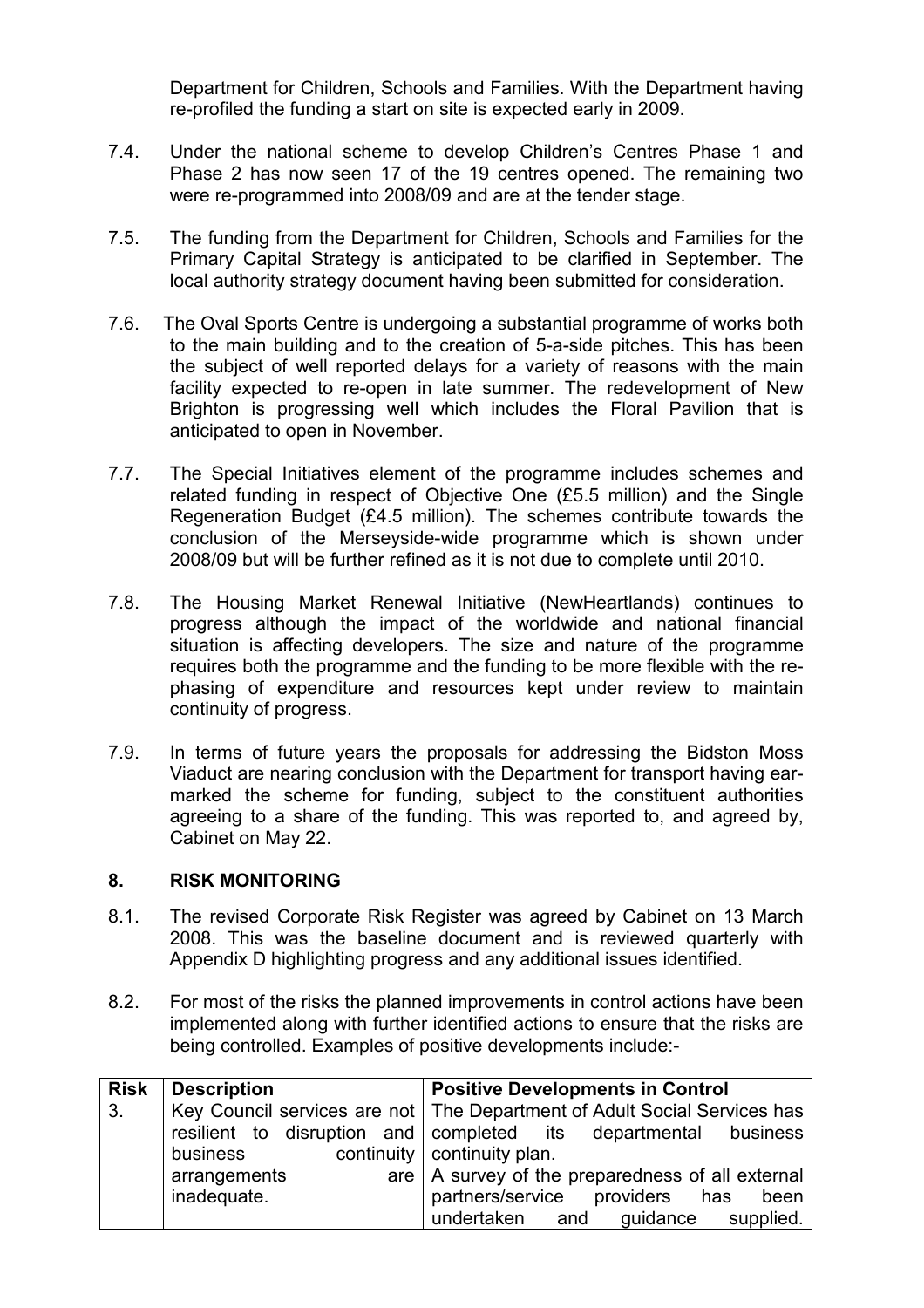|     |                                                                                                            | Information provided by them as to their<br>business continuity planning arrangements<br>has been evaluated and further awareness<br>raising sessions planned.<br>An exercise to test the pandemic flu plan has<br>been undertaken with Adult Social Services<br>and the Primary Care Trust. |
|-----|------------------------------------------------------------------------------------------------------------|----------------------------------------------------------------------------------------------------------------------------------------------------------------------------------------------------------------------------------------------------------------------------------------------|
| 11. | We do not recruit and retain<br>appropriate staff or develop<br>them effectively.                          | Elected Member and corporate leadership<br>Development programmes are continuing<br>according to plan.<br>Our approach to workforce planning/talent<br>management is continuing as planned.                                                                                                  |
| 14. | Failure to plan and manage<br>performance (CPA)<br>and<br>finances in accordance with<br>plans and budgets | The finance and performance monitoring<br>framework and timetable were reviewed and<br>reported to Cabinet in April.<br>An enhanced Corporate Improvement Group<br>was introduced in April                                                                                                   |
| 19. | Failure to<br>the<br>progress<br>regeneration of economically<br>disadvantaged areas                       | An agreement with Lovell was reached in<br>March and building work is to commence in<br>July.                                                                                                                                                                                                |

8.3. Those areas where progress in implementing controls has not proceeded to timetable or where information is not available are:

| <b>Risk</b> | <b>Description</b>                                                                                                             | Areas where Control Actions have yet                                                                                                                                                                                                                                                                                                        |
|-------------|--------------------------------------------------------------------------------------------------------------------------------|---------------------------------------------------------------------------------------------------------------------------------------------------------------------------------------------------------------------------------------------------------------------------------------------------------------------------------------------|
|             |                                                                                                                                | to be progressed                                                                                                                                                                                                                                                                                                                            |
| 3.          | Key Council services are not<br>disruption<br>resilient<br>to<br>and<br>continuity<br>business<br>arrangements are inadequate. | A corporate business continuity plan has<br>been drafted but requires consultation.<br>The date for completion has therefore<br>been revised to November 2008.                                                                                                                                                                              |
| 6.          | Community expectations<br>are<br>not properly understood<br>or<br>managed well.                                                | Although preparations for CAA are<br>underway some elements of the regime<br>have yet to be clarified by central<br>government.                                                                                                                                                                                                             |
| 17.         | Failure in<br>safeguarding<br>arrangements (adult or child)                                                                    | The timetable for appointment of a Mental<br>Health Capacity Act Coordinator has been<br>put back to September.<br>The introduction of a New Child Care Risk<br>Management Procedure has been put<br>back to September<br>The deadline for improved audit and<br>scrutiny capacity governed through LSCB<br>has been put back to September. |
| 19.         | the<br>Failure<br>to<br>progress<br>of economically<br>regeneration<br>disadvantaged areas                                     | Formation of the new department of<br>Resources, Law &<br>Human<br>Asset<br>Management has been delayed.                                                                                                                                                                                                                                    |

- 8.4. The following have been identified as having potential corporate significance and are subject to further review and consideration:-
	- Impact of volatility and a downturn in the economy
	- Adverse effect on Council budgets of rising energy prices.
	- Susceptibility of IT provision to disruption.